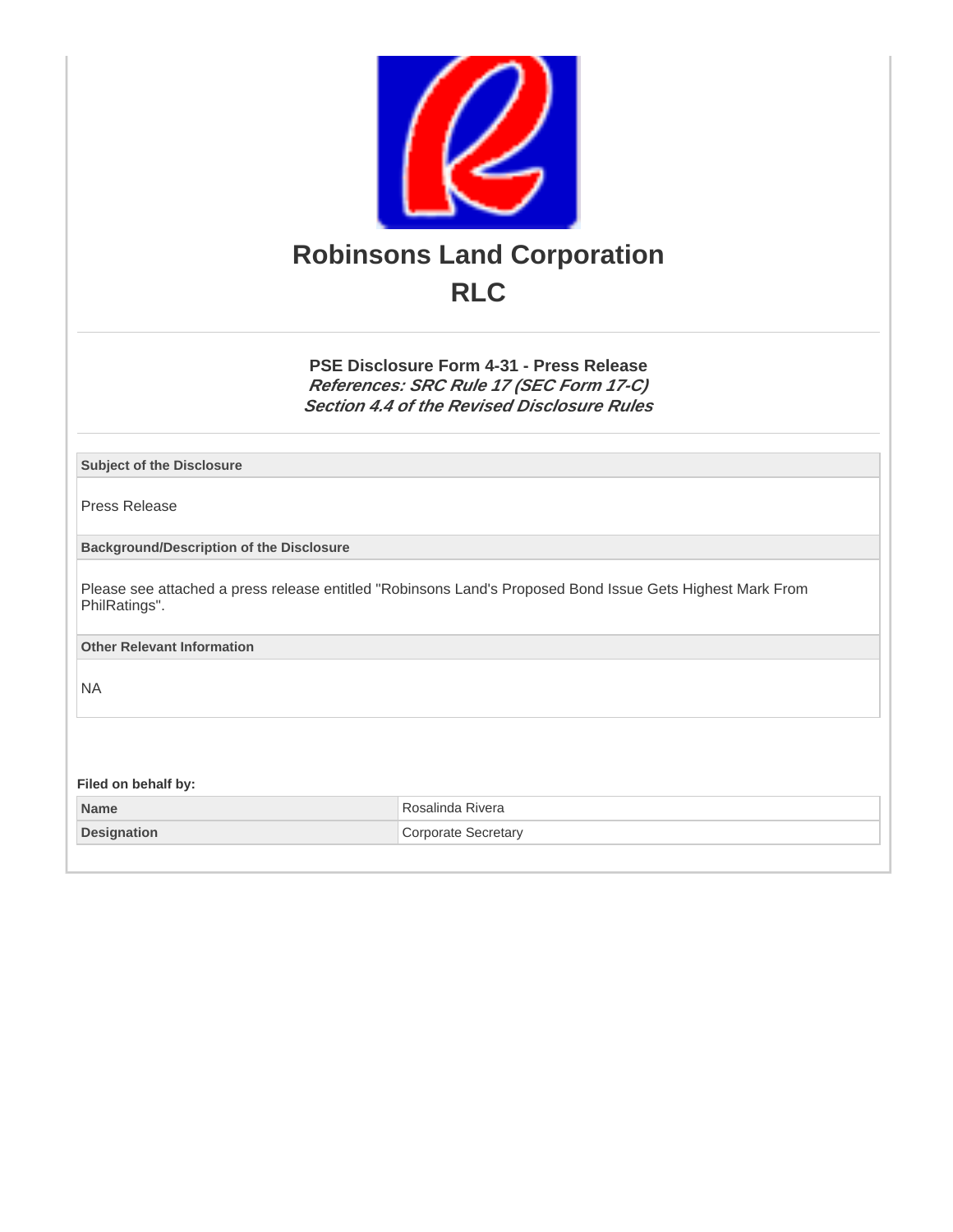

*The Pioneer Domestic Credit Rating Agency*

## **Robinsons Land's Proposed Bond Issue Gets Highest Mark From PhilRatings**

"The credit rating for Robinsons Land Corporation's (RLC) proposed bond issue of P10 billion, with an oversubscription option of up to P2 billion, is **PRS Aaa,"** Philippine Rating Services Corporation (PhilRatings) announced. RLC, a major player in the Philippine property market, is the real estate investment arm of the JG Summit Group.

Obligations rated **PRS Aaa** are of the highest quality with minimal credit risk. The obligor's capacity to meet its financial commitment on the obligation is extremely strong. PRS Aaa is the highest rating assigned by PhilRatings.

The rating reflects the following key considerations: (1) RLC's strong market franchise, which is anchored on good brand recognition and operational track record; (2) RLC's highly experienced management, with a solid background in property development; (3) the positive outlook across its core businesses, supported by continued domestic economic growth; (4) its stable liquidity, backed by recurring cash flows from the commercial centers, office buildings and hotel businesses; and (5) RLC's sound capitalization with debt kept at a conservative level.

PhilRatings' ratings are based on available information and projections at the time that the rating review was performed. PhilRatings shall continuously monitor developments relating to RLC and may change the rating at any time, should circumstances warrant a change.

RLC is one of leading real estate developers in the country based on revenues, number of properties and total project size. The company is the second largest mall operator in the Philippines, with its malls having a total gross floor area of 1.959 million square meters (sqm.) as of September 30, 2014. Latest system-wide occupancy of RLC malls was at 95%, while same mall revenue growth has been tracking 7-8% annually in the past six years.

The four brands under its Residential division (Robinsons Luxuria, Robinsons Residences, Robinsons Communities and Robinsons Homes) allow for a clear segmentation of markets, given the brands' differences in terms of target market, location, type of development and price ranges. Based on public records, independent industry reports and its own market knowledge, it is believed that RLC is among the top five mid-range condominium developers in the Philippines, in terms of sales revenue. RLC is a leading business process outsourcing (BPO) office provider and is also reportedly the dominant landlord in the Ortigas Business District.

RLC's hotel business complements the company's mixed-used developments. In contrast to other players which build hotels and resorts that cater to the high-end market, RLC predominantly targets the